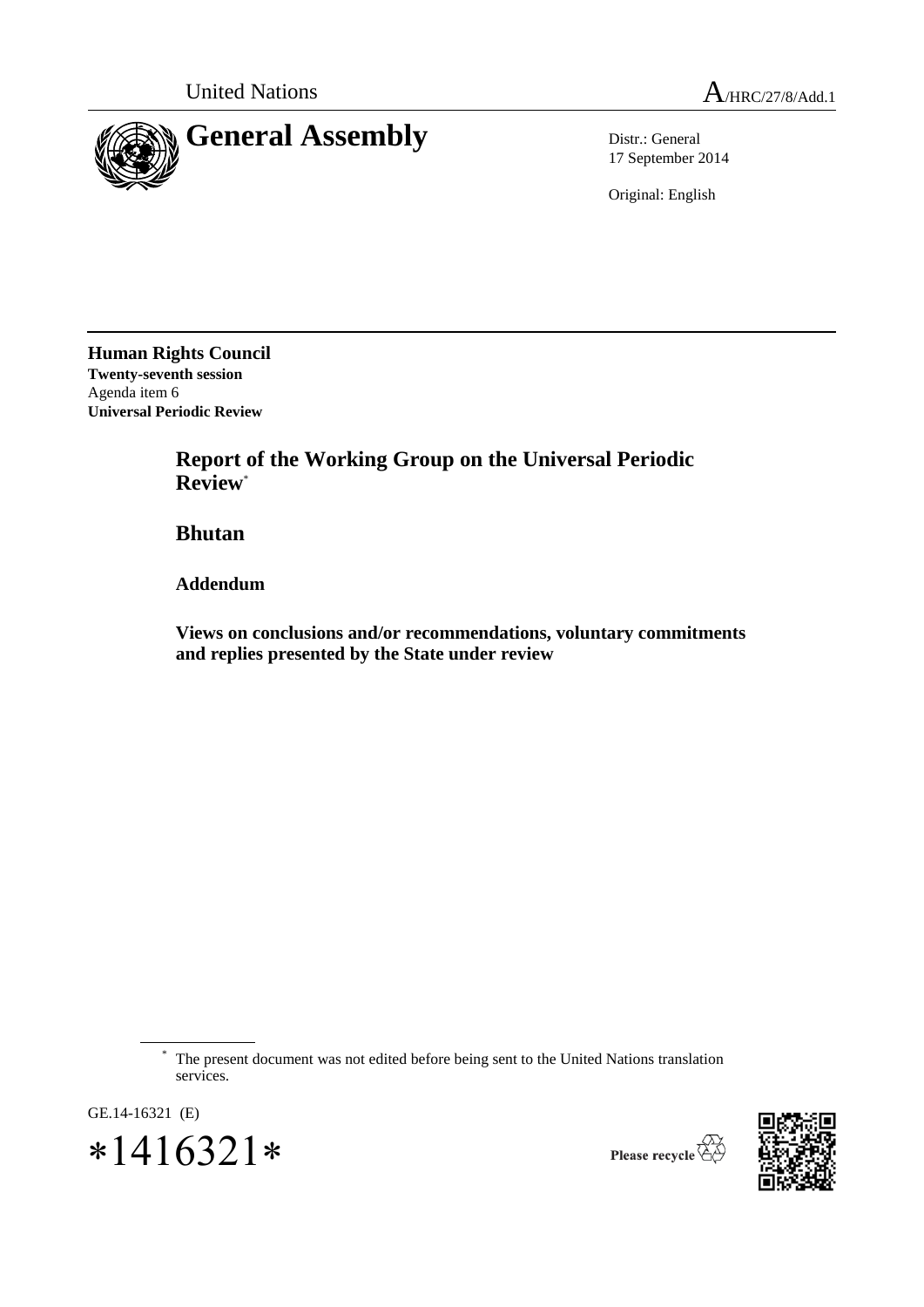1. The Royal Government of Bhutan is fully committed to the Universal Periodic Review which it considers as a very important mechanism to promote and protect human rights on the ground. The UPR also provides an opportunity to share best practices in the field of human rights, which in the case of Bhutan is also enshrined in our Constitution.

2. The Delegation in May 2014 accepted 103 recommendations out of 163 and deferred 60 for further consideration. In compliance with paragraph 120 of the Draft Working Group Report, on the UPR for Bhutan, the Royal Government examined the deferred recommendations and responses have been drafted after thorough consultation with all relevant government agencies. This Addendum addresses all the 60 deferred recommendations.

| SL. NO | Recommendations No. | Response                                                                                                                                                                                                                                                                                                                                                                                                                                                                                                                                                                                                                                                                                     |
|--------|---------------------|----------------------------------------------------------------------------------------------------------------------------------------------------------------------------------------------------------------------------------------------------------------------------------------------------------------------------------------------------------------------------------------------------------------------------------------------------------------------------------------------------------------------------------------------------------------------------------------------------------------------------------------------------------------------------------------------|
| 1.     | 120.1.              | Bhutan intends to expand the range of its international human rights<br>commitment, commensurate with the financial capacity and resources<br>implications, reporting burden, and the need to amend legislation etc.<br>The Royal Government has always maintained that to give meaningful<br>effect to any international obligations, we must first build the legal,<br>political, and social institutions, and develop human resources before<br>assuming these obligations. As a small LLDC, and given the current<br>level of development, Bhutan's priority continues to be socio-economic<br>development. Bhutan therefore is not considering accession of the<br>ICCPR at the moment. |
|        |                     | The Multi-Sectoral Task Force will continue to undertake study of<br>relevant international instruments to consider feasibility of their<br>ratification.                                                                                                                                                                                                                                                                                                                                                                                                                                                                                                                                    |
| 2.     | 120.2.              | Subject to the review by the Multi-stakeholder Task Force of the<br>ICESCR, Bhutan may consider accession of the ICESCR.                                                                                                                                                                                                                                                                                                                                                                                                                                                                                                                                                                     |
| 3.     | 120.3.              | The principle of non-discrimination is an important principle under the<br>laws and policies of Bhutan. Legal frameworks are in place that ensures<br>non-discrimination to all persons. Under Art. $7(15)$ of the Constitution<br>of Bhutan, all persons have the right not be discriminated against on the<br>grounds of race, sex, language, religion, politics or other status.                                                                                                                                                                                                                                                                                                          |
|        |                     | Current legal provisions provide framework for the protection of all<br>persons against discrimination. Therefore, Bhutan is not considering<br>ratification of the convention at the moment.                                                                                                                                                                                                                                                                                                                                                                                                                                                                                                |
| 4.     | 120.4.              | Under Art. 7 of the Constitution, all people have the right not to be<br>subjected to torture, cruel, inhuman or degrading treatment or<br>punishment. Other national legislations contain provision relevant to<br>torture, cruel, inhuman or degrading treatment or punishment.                                                                                                                                                                                                                                                                                                                                                                                                            |
|        |                     | Bhutan may consider ratification of this convention after thorough study<br>by the Multi-Sectoral task Force and consultation with all relevant<br>stakeholders.                                                                                                                                                                                                                                                                                                                                                                                                                                                                                                                             |
| 5.     | 120.5.              | Regarding ICESCR and CAT, please see response to 120.2 and 120.4.<br>Regarding ICCPR, please see response to 120.1                                                                                                                                                                                                                                                                                                                                                                                                                                                                                                                                                                           |
| 6.     | 120.6.              | Bhutan is not considering accession of the Convention and will only<br>consider accession depending on the relevance and need.                                                                                                                                                                                                                                                                                                                                                                                                                                                                                                                                                               |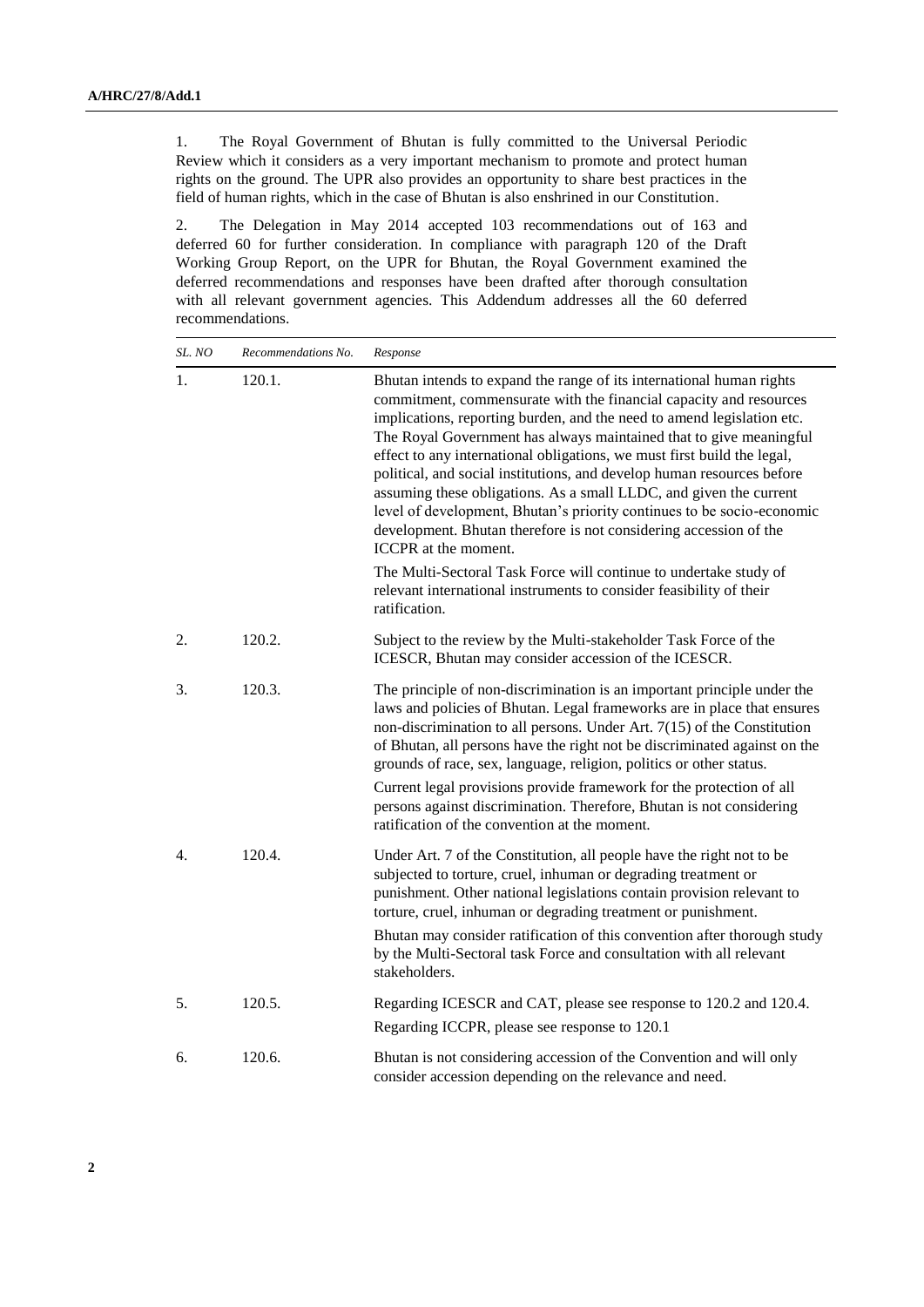| 7.  | 120.7.            | To mainstream the rights of persons with disabilities, disabilities issues<br>have been incorporated in our national plans and currently an<br>assessment for a National Disability Policy is underway. Bhutan may<br>consider ratification of this convention after thorough study by the<br>Multi-Sectoral task Force and consultation with all relevant<br>stakeholders.                                                                         |
|-----|-------------------|-----------------------------------------------------------------------------------------------------------------------------------------------------------------------------------------------------------------------------------------------------------------------------------------------------------------------------------------------------------------------------------------------------------------------------------------------------|
| 8.  | 120.8.            | Bhutan is not considering accession of the Convention and will only<br>consider it depending on the relevance and need of the instrument.                                                                                                                                                                                                                                                                                                           |
| 9.  | 120.9.            | Bhutan is not considering ratification of the optional protocol at the<br>moment.                                                                                                                                                                                                                                                                                                                                                                   |
| 10. | 120.10.           | Bhutan will consider possibility of acceding to international human<br>rights instruments taking into account the need and priorities of the<br>Government.                                                                                                                                                                                                                                                                                         |
| 11. | 120.11.           | The Labour and Employment Act 2008 is aligned to many international<br>standards related to child labour including ILO Convention 182.<br>Bhutan will only consider accession and ratification depending on the<br>relevance and need in Bhutan's context.                                                                                                                                                                                          |
| 12. | 120.12.           | See response to recommendation 120.8.                                                                                                                                                                                                                                                                                                                                                                                                               |
| 13. | 120.13.           | See response to recommendation 120.8.                                                                                                                                                                                                                                                                                                                                                                                                               |
| 14. | 120.14.           | Bhutan has instituted administrative measures to provide assistance to                                                                                                                                                                                                                                                                                                                                                                              |
|     |                   | persons claiming refugee status on humanitarian grounds.                                                                                                                                                                                                                                                                                                                                                                                            |
| 15. | 120.15.           | Bhutan is not considering ratification of the third optional protocol at the<br>moment.                                                                                                                                                                                                                                                                                                                                                             |
| 16. | 120.16.           | Bhutan accepts this recommendation keeping in mind the circumstances<br>and issues explained before concerning accessions to international<br>human rights treaties in our context.                                                                                                                                                                                                                                                                 |
| 17. | 120.17. - 120.29. | Bhutan remains committed to constructive engagement with the human<br>rights mechanisms of the UN. Bhutan will continue to receive Special<br>Rapporteurs and other Special Procedure mandate holders, taking into<br>account its capacity, national priorities, as well as the need for adequate<br>preparations for such visits. Bhutan recently hosted the visit of the<br>Special Rapporteur on Right to Education, from 24 May to 4 June 2014. |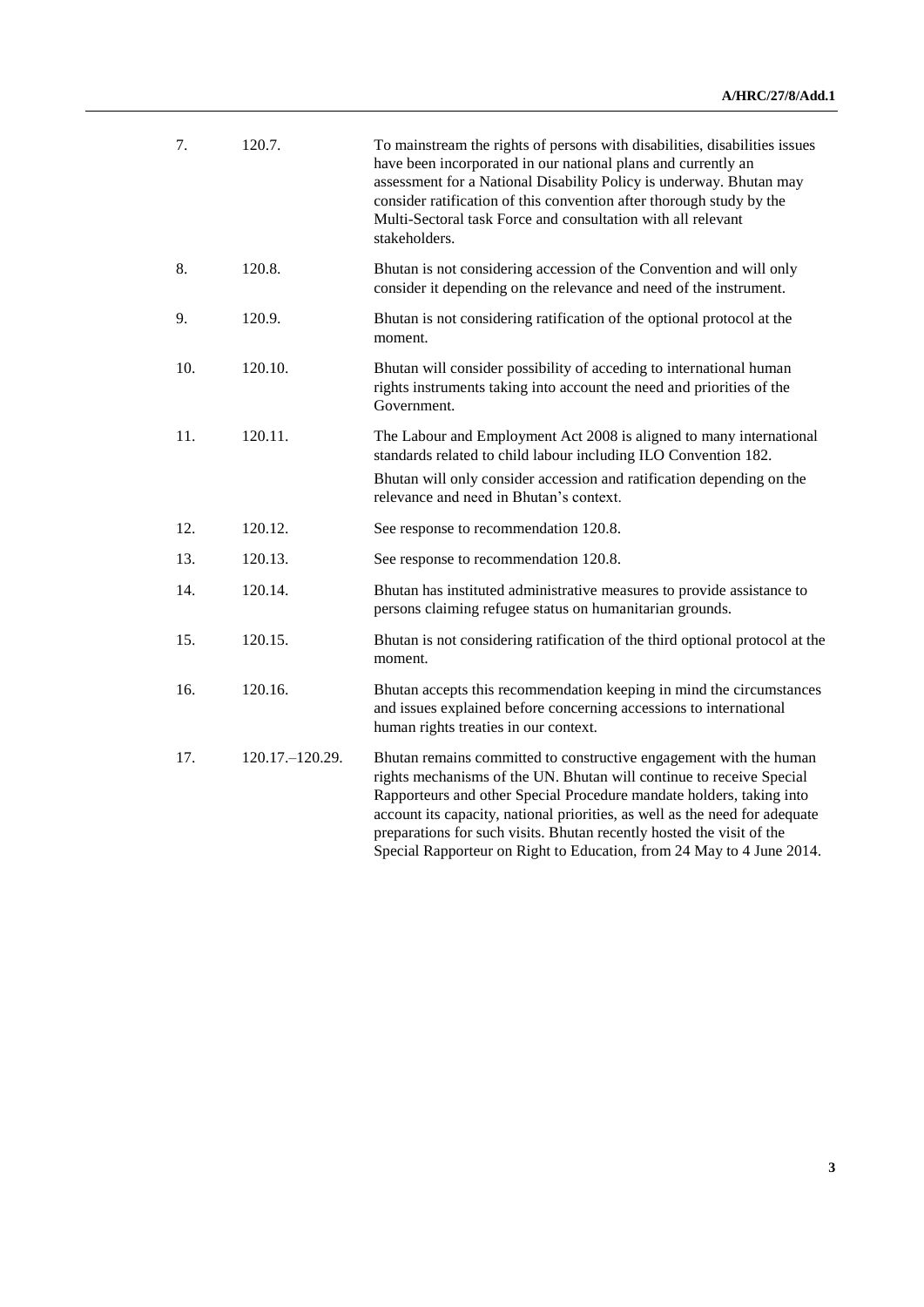| 18. | 120.30. | Current legal framework in Bhutan adequately addresses the issue of<br>child marriages. Child marriage is prohibited under several provisions of<br>the Marriage Act and the Penal Code of Bhutan. While the Marriage Act<br>explicitly prohibits child marriage, the Penal Code criminalizes any act<br>of consensual sexual act with a child below twelve years of age as well<br>as a child between the ages of twelve to eighteen years either with or<br>without the knowledge of the other person being a child.                                                                                                                              |
|-----|---------|-----------------------------------------------------------------------------------------------------------------------------------------------------------------------------------------------------------------------------------------------------------------------------------------------------------------------------------------------------------------------------------------------------------------------------------------------------------------------------------------------------------------------------------------------------------------------------------------------------------------------------------------------------|
|     |         | Royal Government has also been proactive in addressing child marriage<br>and teenage pregnancy through Adolescent Health Program and<br>Education on Adolescent Sexual & Reproductive Health.                                                                                                                                                                                                                                                                                                                                                                                                                                                       |
|     |         | Bhutan is part of the Regional Action Plan to End Child Marriage<br>developed by South Asia Initiative to End Violence Against Children<br>(SAIEVAC) in consultation with the CSOs of 8 countries and the<br>SAARC Law Chapters. NCWC as the nodal agency, will spearhead its<br>coordination and implementation.                                                                                                                                                                                                                                                                                                                                   |
|     |         | Bhutan accepted two recommendations, from the second UPR cycle, to<br>raise awareness on child marriages to prevent its occurrence. These<br>proactive steps fully demonstrate our commitment to preventing and<br>ending child marriage. As such, Bhutan can partially accept this<br>recommendation with the understanding that "actions" mean raising<br>awareness on the issue.                                                                                                                                                                                                                                                                 |
| 19. | 120.31. | Bhutan is already working on improving the existing civil registration<br>system through the development of Standard Operating Procedures for<br>birth and death registration.                                                                                                                                                                                                                                                                                                                                                                                                                                                                      |
|     |         | We are also participating in the Regional Action Framework for Civil<br>Registration and Vital Statistics in Asia and Pacific.                                                                                                                                                                                                                                                                                                                                                                                                                                                                                                                      |
|     |         | Bhutan does not plan to introduce any amendment to its legislation on<br>Civil Registration as the current initiatives adequately address all<br>concerns.                                                                                                                                                                                                                                                                                                                                                                                                                                                                                          |
| 20. | 120.32. | The principle of non-discrimination is an important principle under the<br>laws and policies of Bhutan. Legal frameworks are in place that ensures<br>non-discrimination to all persons. It is our state policy to create a civil<br>society free of oppression, discrimination and violence, based on the<br>rule of law, protection of human rights and dignity, and to ensure the<br>fundamental rights and freedoms of the people. Under Art. $7(15)$ of the<br>Constitution of Bhutan, all persons have the constitutional right not be<br>discriminated against on the grounds of race, sex, language, religion,<br>politics or other status. |
|     |         | With regard to the Citizenship Act, every sovereign nation is entitled to<br>its own Citizenship law which defines the acquisition, transmission and<br>termination of its people's citizenship. Like many countries, Bhutan's<br>Citizenship Act has undergone series of amendments since its enactment<br>in 1958, with the goal of bringing about positive procedural changes.                                                                                                                                                                                                                                                                   |
|     |         | Bhutan believes that the Citizenship Act in its current form is in the best<br>interest of the country and its people.                                                                                                                                                                                                                                                                                                                                                                                                                                                                                                                              |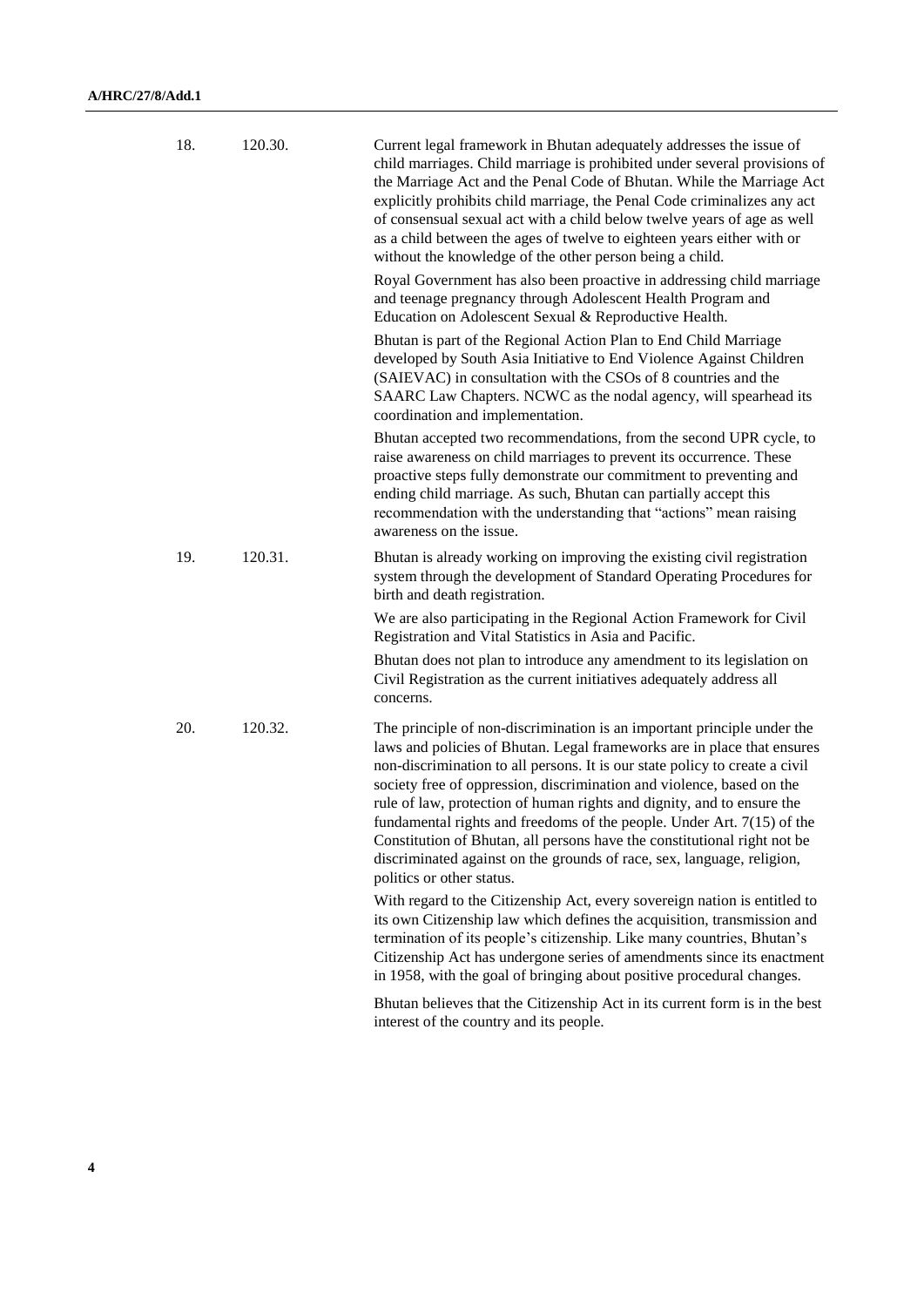| 21. | 120.33. | It may be noted that the disparity in transmitting nationality based on<br>parental citizenship exist in many developing as well as developed<br>countries.                                                                                                                                                                                                                                                                                                                                                                                   |
|-----|---------|-----------------------------------------------------------------------------------------------------------------------------------------------------------------------------------------------------------------------------------------------------------------------------------------------------------------------------------------------------------------------------------------------------------------------------------------------------------------------------------------------------------------------------------------------|
|     |         | Since the adoption of the Constitution in 2008, the procedure for<br>transmission of Bhutanese nationality is same irrespective of the gender<br>of a parent.                                                                                                                                                                                                                                                                                                                                                                                 |
| 22. | 120.34. | Bhutan Accepts these recommendations.                                                                                                                                                                                                                                                                                                                                                                                                                                                                                                         |
|     | 120.35. | Vulnerable groups which include senior citizens, children, persons with<br>disabilities, etc. have already been identified as a National Key Result<br>Area in the 11th Five Year Plan. A high level Committee has been<br>formed to identify an agency to take charge of mandates concerning<br>vulnerable groups.                                                                                                                                                                                                                           |
|     |         | Disabled friendly facilities and services have also been integrated into<br>the 11th Five Year Plan. A high level committee has been formed to<br>assess the need for a National Disability Policy.                                                                                                                                                                                                                                                                                                                                           |
|     |         | A National Plan of Action for Child Protection is under implementation.                                                                                                                                                                                                                                                                                                                                                                                                                                                                       |
| 23. | 120.36. | The school curriculum has been reviewed to make it more gender<br>sensitive, while the Non Formal Education programme is availed more                                                                                                                                                                                                                                                                                                                                                                                                         |
| 24. | 120.37. | by women and contains teaching learning materials which are gender<br>friendly and sensitive towards rural women and their lives.                                                                                                                                                                                                                                                                                                                                                                                                             |
|     |         | Advocacy on gender issues and awareness is also being carried out in<br>schools regularly through the Educating for GNH programme and<br>targeted workshops on "Gender Responsiveness in the Classroom".                                                                                                                                                                                                                                                                                                                                      |
|     |         | Bhutan does not see the requirement for further incorporation of content<br>with a human rights approach into education.                                                                                                                                                                                                                                                                                                                                                                                                                      |
| 25. | 120.38. | The Labour and Employment Act 2008 is aligned to many international<br>standards related to child labour including ILO Convention 182.                                                                                                                                                                                                                                                                                                                                                                                                        |
|     |         | Regulation on Acceptable Forms of Child Labour outlines the lists of<br>work prohibited for children between the ages of 13-17 years. The<br>Regulation was reviewed in 2012 to further align it to the ILO<br>Conventions. The child labor handbook and training against child<br>labour and on child rights are being conducted on a regular basis.                                                                                                                                                                                         |
|     |         | Although the Child Care and Protection Act 2011 does not have<br>provisions specific to child labour, the legislation clearly identifies<br>children in difficult circumstances and provisions have been made under<br>the Child Care and Protection Rules and Regulations for alternative care<br>for children in difficult circumstances. Children involved in child labour<br>will clearly fall under this category of vulnerable children and therefore<br>they can be provided care and protection according to the above<br>provisions. |
|     |         | While Bhutan remains fully committed to fighting Child Labour and the<br>principles on which this recommendation is based on, it does not plan to<br>introduce any new legislation on the same as the current law and<br>practices adequately addresses the issue.                                                                                                                                                                                                                                                                            |
|     |         | Bhutan can partially accept this recommendation to ensure effective<br>implementation of current laws and practices.                                                                                                                                                                                                                                                                                                                                                                                                                          |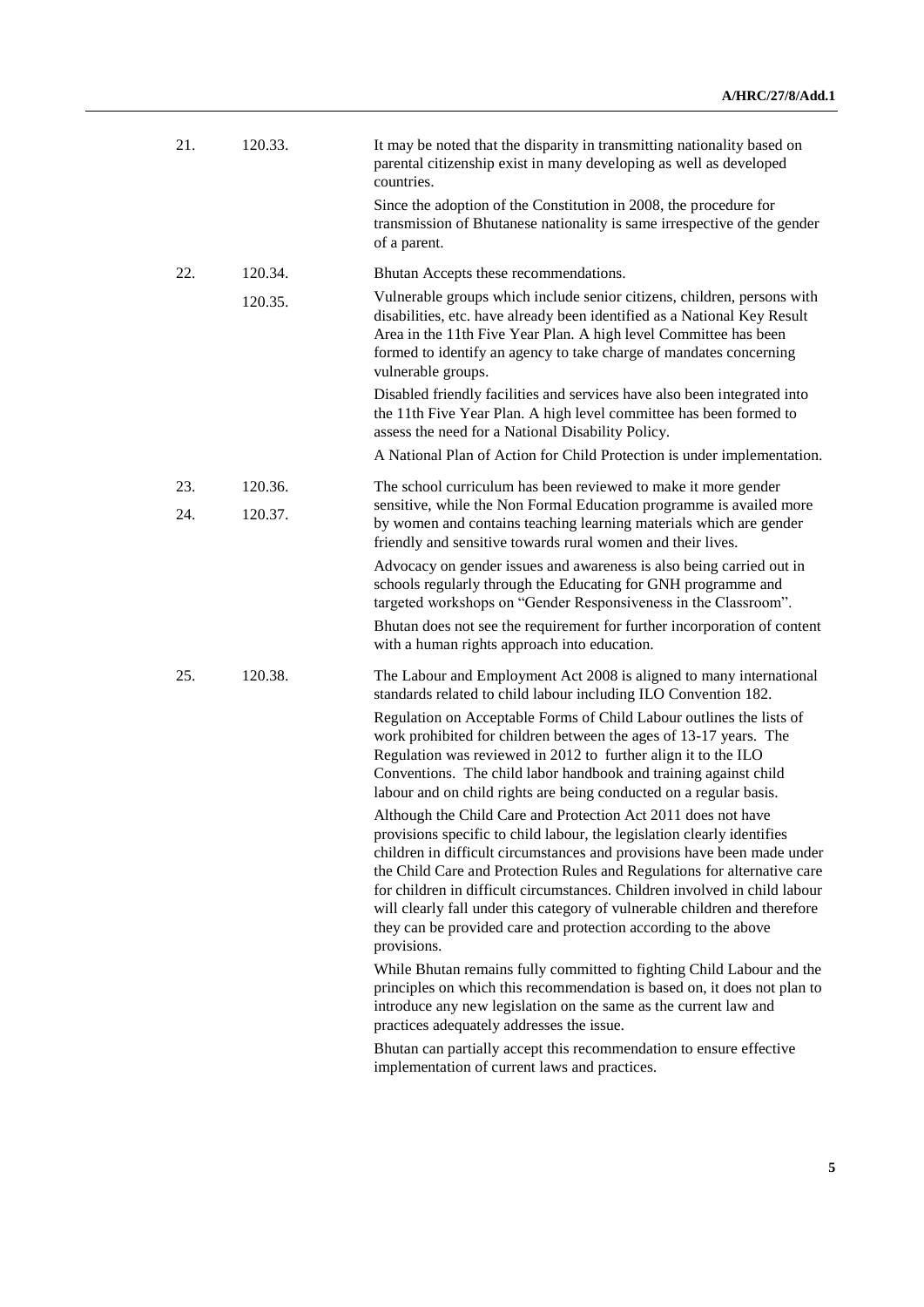| 26. | 120.39.           | Bhutan has all the legal provisions in place to ensure all citizens have<br>access to the legal aid system. Bhutan does not tolerate any forms of<br>discrimination among its citizens especially from enjoying equal access<br>to Justice.                                                                                                                                                                                                           |
|-----|-------------------|-------------------------------------------------------------------------------------------------------------------------------------------------------------------------------------------------------------------------------------------------------------------------------------------------------------------------------------------------------------------------------------------------------------------------------------------------------|
|     |                   | The Constitution provides for the equal treatment of all its citizens and<br>also protects them from all forms of discriminations. These rights are<br>enshrined under Article 7.                                                                                                                                                                                                                                                                     |
|     |                   | The Constitution also mandates the state to provide legal aid.                                                                                                                                                                                                                                                                                                                                                                                        |
|     |                   | Article $7(23)$ allows any person to initiate appropriate proceedings in the<br>Supreme Court or High Court for the enforcement of the various rights<br>conferred in the Constitution.                                                                                                                                                                                                                                                               |
| 27. | 120.40. - 120.42  | Section 213 and 214 of the Penal Code concerning what is termed<br>therein as "unnatural acts" have never been evoked since its enactment<br>for same sex acts between two consenting adults. These provisions can<br>be reviewed when there is a felt need for it by the general population.                                                                                                                                                         |
| 28. | 120.43.           | Bhutan accepts the recommendation.                                                                                                                                                                                                                                                                                                                                                                                                                    |
| 29. | 120.44. - 120.45. | All Bhutanese citizens have the constitutional right of freedom of<br>religion. However, no person can be compelled to belong to another<br>faith by means of coercion and inducement.                                                                                                                                                                                                                                                                |
|     |                   | To protect majority of the population who are poor, uneducated and<br>vulnerable to inducement and other coercion, Section 463(A) was<br>inserted during the amendment of the Penal Code in 2011 which states<br>that, a defendant shall be guilty of the offense of compelling others to<br>belong to another faith of the defendant uses coercion or other forms of<br>inducement to cause the conversion of a person from one faith to<br>another. |
|     |                   | As long as a person is not compelled to belong to another faith by means<br>of coercion or inducement, the right to freedom of practice any religion<br>of choice is guaranteed in Bhutan. There has been no arrest or<br>prosecution and conviction of any Bhutanese for embracing any religion<br>of their free will.                                                                                                                               |
| 30. | 120.46.           | Following the enactment of the Civil Society Act and the establishment<br>of CSO Authority in 2009, CSOs have been recognized as an important<br>partner in creating the necessary balance in the development of<br>Bhutanese society, and in particular to promote social welfare and<br>improve conditions and quality of life for all. Currently there are 38<br>registered CSOs, and more are emerging, particularly at the grass roots<br>level. |
|     |                   | Most CSOs in Bhutan work to protect and promote human rights<br>through social welfare of the people who are socially and economically<br>marginalized. CSOs have also advocated for policies and intervention in<br>the areas of promoting human rights in the country.                                                                                                                                                                              |
|     |                   | The robust CSO growth in other areas also demonstrates Royal<br>Government's continued effort in creating a sustainable environment for<br>its development.                                                                                                                                                                                                                                                                                           |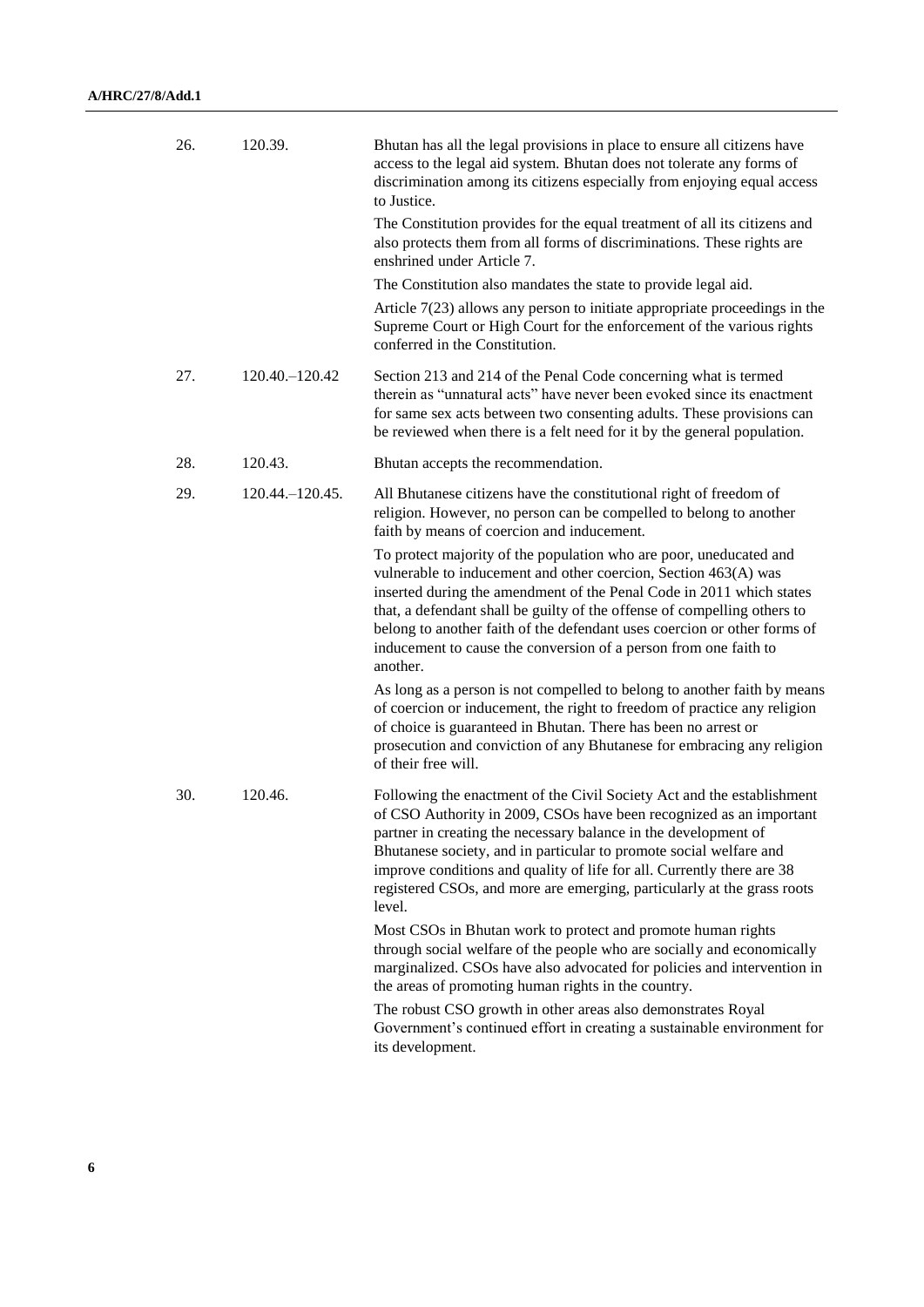| 31. | 120.47. | The democratization process in Bhutan is one of grass root engagement,<br>both in the decision making process as well as in the implementation of<br>its socio-economic development plans and programmes.                                                                                                                                               |
|-----|---------|---------------------------------------------------------------------------------------------------------------------------------------------------------------------------------------------------------------------------------------------------------------------------------------------------------------------------------------------------------|
|     |         | The hallmark of Bhutanese democracy is that it is transparent, inclusive<br>and affirmative. All elections have been open to the international<br>community and have been monitored by International Observers and<br>Media alike.                                                                                                                      |
|     |         | As such, the entire process of democratization is an effort to make it<br>more inclusive and development oriented than ever before.                                                                                                                                                                                                                     |
| 32. | 120.48. | The electoral laws of Bhutan fundamentally ensure that all registered<br>voters of the country are able to participate in the electoral process.<br>However as per best international practices, there are certain criteria<br>which must be applied with regard to participation in the electoral<br>process; both to vote and to stand for elections. |
|     |         | These criteria ensure that participation in electoral process is guaranteed<br>to a rightful and eligible citizen and voter.                                                                                                                                                                                                                            |
|     |         | At the same time, certain citizens are above politics and best suited to<br>remain so in their revered position for the common good of the country<br>and be removed from any possibility of engaging in divisive politics.                                                                                                                             |
| 33. | 120.49. | Bhutan recognizes the need for a comprehensive Social Security Policy<br>and is committed to taking incremental steps towards realizing this goal.<br>As an initial first step, the Social Protection Policy for workers in the<br>formal sector has been drafted by the Labour Ministry.                                                               |
|     |         | Stakeholders have recognized the need for a comprehensive baseline<br>assessment before we draft such a policy. In view of the lack of<br>institutional and financial capacity, Bhutan is currently not in the<br>position to accept this recommendation.                                                                                               |
| 34. | 120.50. | Bhutan is committed to ensuring that all children have access to free<br>primary education.                                                                                                                                                                                                                                                             |
|     |         | The Constitution of Bhutan guarantees the right of every child to 11<br>years of free Basic education. As of 2013, the Net primary Enrolment<br>Ratio was 96% while the adjusted Net Primary Enrolment Ratio was<br>98.5% indicating that almost all children are enrolled in primary school.                                                           |
|     |         | Further, the provision of free stationary and food and boarding facilities<br>in rural and remote pockets of the country ensure that there is equitable<br>access to education for all.                                                                                                                                                                 |
|     |         | Given that universal primary education has almost been achieved, and<br>the country is well on track to achieving Education For All by 2015, the<br>government does not feel the need to make primary education<br>compulsory.                                                                                                                          |
| 35. | 120.51. | See response to recommendation no. 44 $&$ 45.                                                                                                                                                                                                                                                                                                           |